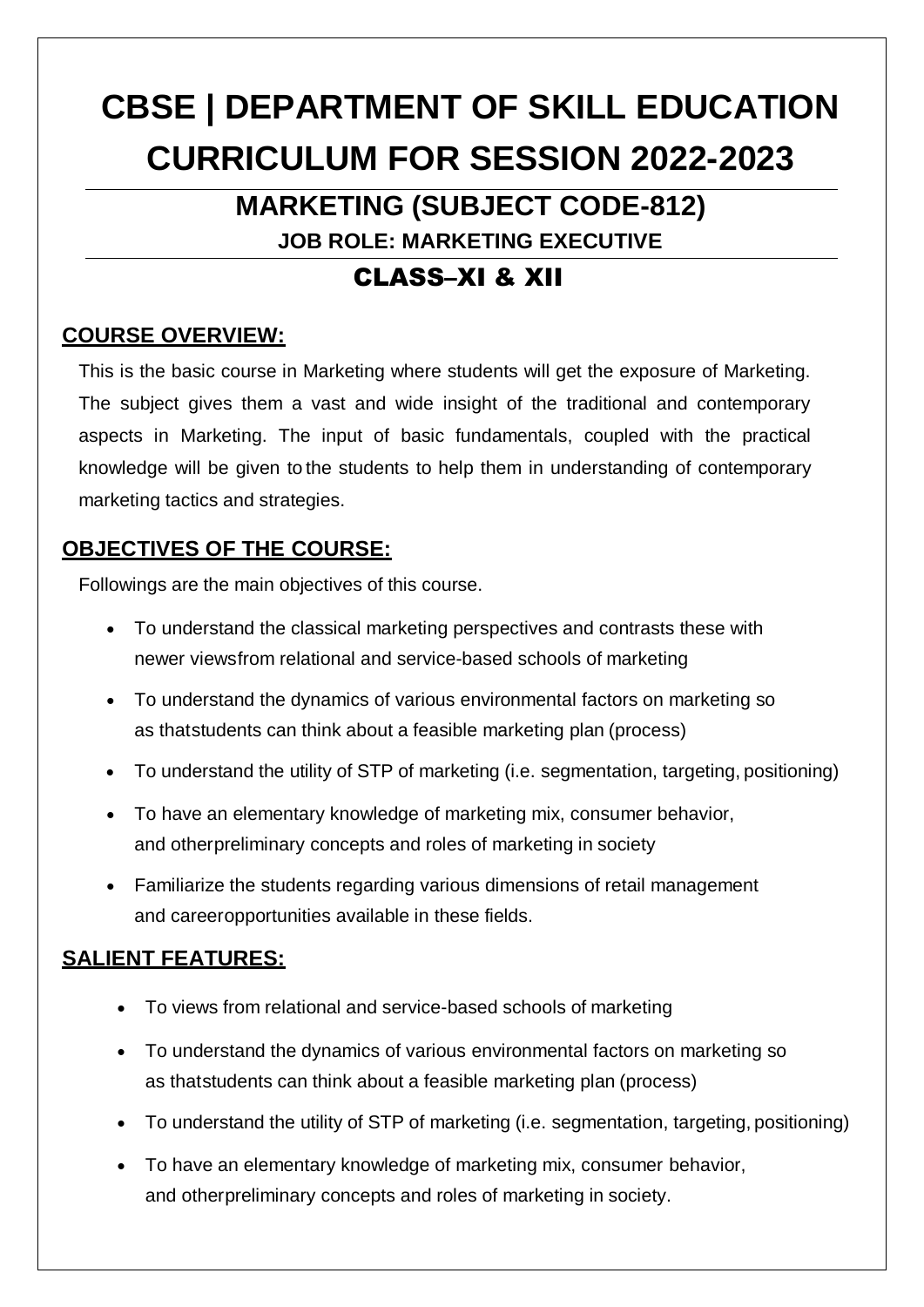• This course will empower the students to gain insights into what marketing practitioners actually do and the decisions they have to make in day to day marketing. This course is an effort to taught marketing in more creative and visual way with the coverage of advances in new technology and the social web and how to take advantage of these in marketing context. This course will also recognize the need to go further than the traditional 4P's approach and reflect on newer perspective, covering both the classical and modern theories of marketing.

### **LIST OF EQUIPMENT AND MATERIALS:**

The list given below is suggestive and an exhaustive list should be prepared by the skill teacher. Only basic tools, equipment and accessories should be procured by the Institution so that the routine tasks can be performed by the students regularly for practice and acquiring adequate practical experience.

## **Material Required for:**

1. Chart paper and Sketch pens Teaching/Training Aids:

- 1. Computer
- 2. LCD Projector

## **CAREER OPPORTUNITIES:**

This basic course of marketing will teach the students to learn how to analyses consumer demandand promote products to consumers. This course will allow students to work in many different areas of sales and marketing. While all teach marketing concept, this course is tailored for particular objective in order to most effectively prepare the students for their marketing career, which can range from marketing executive to other upper ladder in marketing domain

## **VERTICAL MOBILITY:**

This course will assist the participating students to further update their career by vertically moving either to BBA or B.Com and other marketing oriented applied undergraduate courses of different university or they may also move to their corporate career by starting at M-1 level of corporate ladder in role of marketing executives to different sector

## **CURRICULUM:**

This course is a planned sequence of instructions consisting of Units meant for developing employability and Skills competencies of students of Class IX and X opting for Skills subject alongwith other subjects.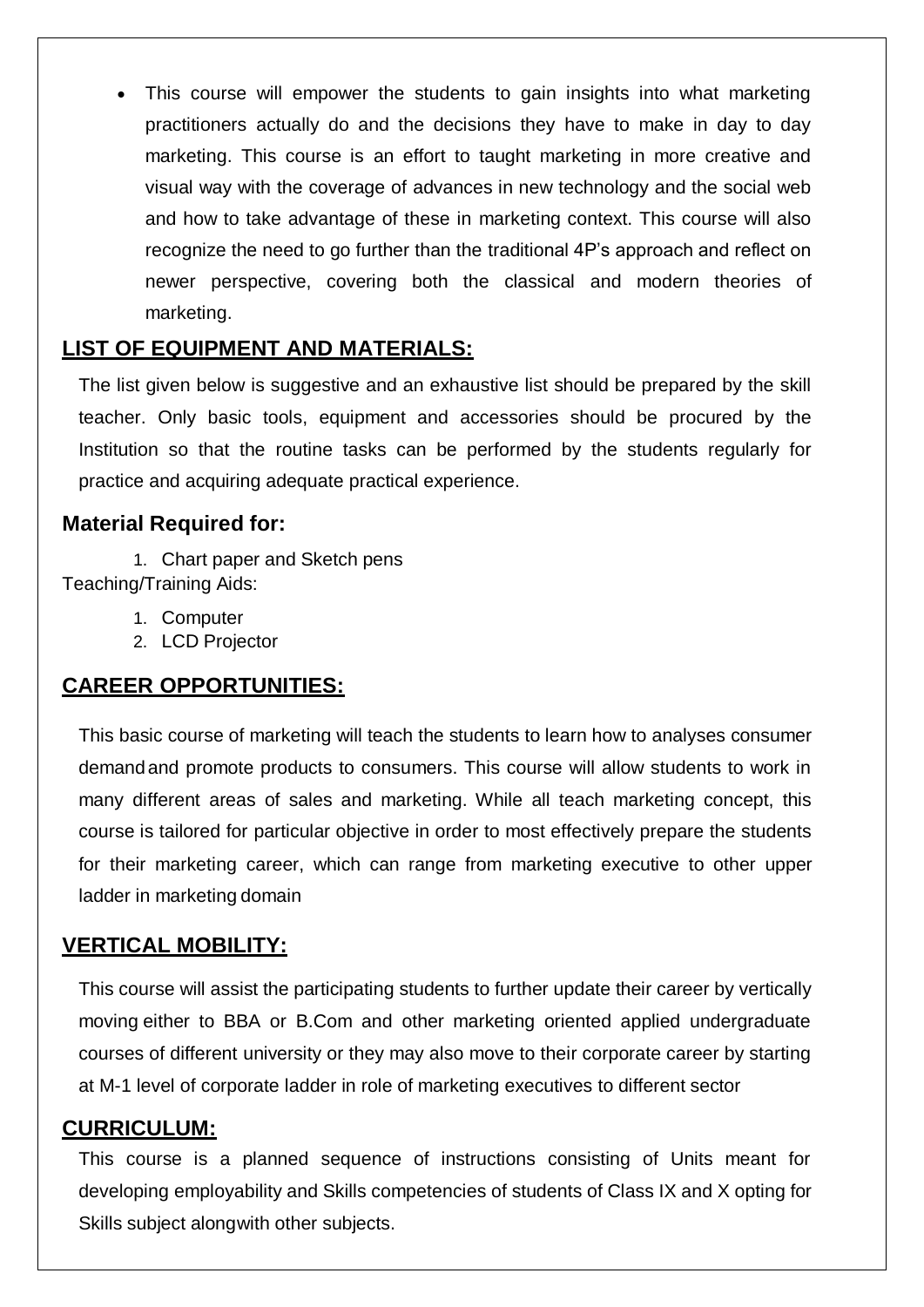## **MARKETING (SUBJECT CODE-812)**

CURRICULUM FOR CLASS–XI (SESSION 2022-23)

**Total Marks: 100 (Theory-60 + Practical-40)**

|          | <b>UNITS</b>                                               | <b>NO. OF HOURS</b><br>for Theory and<br><b>Practical</b> | <b>MAX. MARKS</b><br>for Theory<br>and Practical |
|----------|------------------------------------------------------------|-----------------------------------------------------------|--------------------------------------------------|
|          | <b>Employability Skills</b>                                |                                                           |                                                  |
|          | Unit 1: Communication Skills-III                           | 13                                                        | $\overline{2}$                                   |
|          | Unit 2: Self-Management Skills-III                         | 07                                                        | $\overline{2}$                                   |
| Part A   | Unit 3 : ICT Skills-III                                    | 13                                                        | $\overline{2}$                                   |
|          | Unit 4 : Entrepreneurial Skills-III                        | 10                                                        | $\overline{2}$                                   |
|          | Unit 5 : Green Skills-III                                  | 07                                                        | $\overline{2}$                                   |
|          | <b>Total</b>                                               | 50                                                        | 10                                               |
|          | <b>Subject Specific Skills</b>                             |                                                           |                                                  |
|          | Unit 1: Introduction to Marketing                          | 25                                                        | 10                                               |
| <u>ന</u> | Unit 2: Marketing Environment                              | 25                                                        | 10                                               |
| Part     | Unit 3: Marketing Segmentation, Targeting &<br>Positioning | 40                                                        | 10                                               |
|          | Unit 4: Fundamentals of Marketing Mix                      | 25                                                        | 10                                               |
|          | Unit 5: Consumer Behaviour                                 | 35                                                        | 10                                               |
|          | <b>Total</b>                                               | 150                                                       | 50                                               |
|          | <b>Practical Work</b>                                      |                                                           |                                                  |
|          | Project                                                    |                                                           | 10                                               |
| Par      | Viva                                                       |                                                           | 05                                               |
|          | <b>Practical File</b>                                      |                                                           | 15                                               |
|          | Demonstration of skill competency<br>via Lab Activities    | 60                                                        | 10                                               |
|          | <b>Total</b>                                               |                                                           | 40                                               |
|          | <b>GRAND TOTAL</b>                                         | 260                                                       | 100                                              |

**NOTE: The detailed Curriculum/ Topics to be covered under Part A: Employability Skillscan be downloaded from CBSE website**.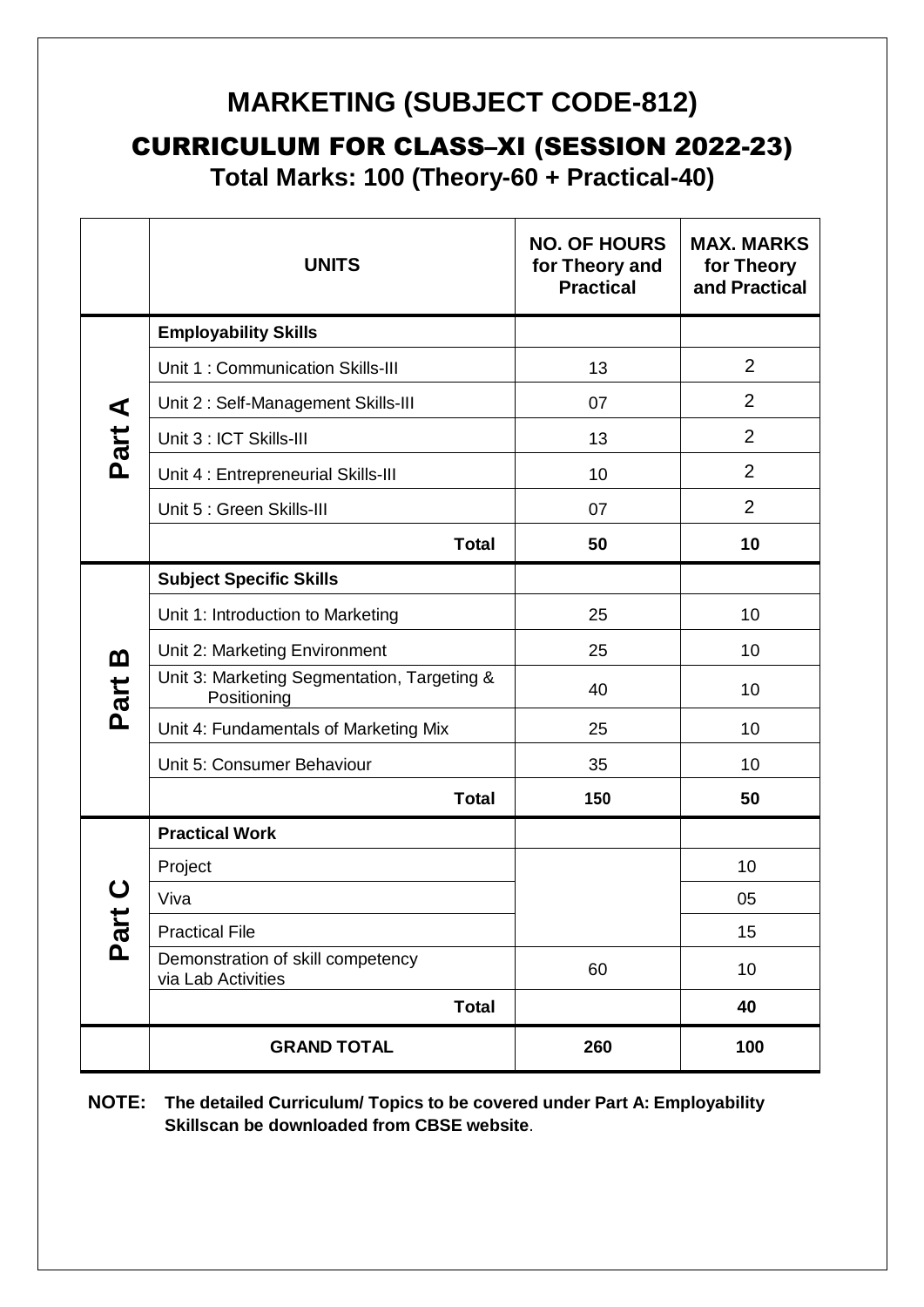## **MARKETING (SUBJECT CODE-812)**

## CURRICULUM FOR CLASS–XII (SESSION 2022-23)

**Total Marks: 100 (Theory-60 + Practical-40)**

|           | <b>UNITS</b>                                               | <b>NO. OF HOURS</b><br>for Theory and<br><b>Practical</b><br>220 | <b>MAX. MARKS for</b><br><b>Theory and</b><br><b>Practical</b><br>100 |
|-----------|------------------------------------------------------------|------------------------------------------------------------------|-----------------------------------------------------------------------|
|           | <b>Employability Skills</b>                                |                                                                  |                                                                       |
|           | Unit 1: Communication Skills-IV*                           | 13                                                               |                                                                       |
| Part A    | Unit 2: Self-Management Skills-IV                          | 07                                                               | 3                                                                     |
|           | Unit 3 : ICT Skills-IV                                     | 13                                                               | 3                                                                     |
|           | Unit 4 : Entrepreneurial Skills-IV                         | 10                                                               | $\overline{4}$                                                        |
|           | Unit 5 : Green Skills-IV*                                  | 07                                                               |                                                                       |
|           | <b>Total</b>                                               | 50                                                               | 10                                                                    |
|           | <b>Subject Specific Skills</b>                             |                                                                  |                                                                       |
|           | Unit 1: Product                                            | 30                                                               | 10                                                                    |
|           | Unit 2: Price Decision                                     | 30                                                               | 10                                                                    |
| m<br>Part | Unit 3: Place Decision: Channels of<br><b>Distribution</b> | 30                                                               | 10                                                                    |
|           | Unit 4: Promotion                                          | 30                                                               | 10 <sup>1</sup>                                                       |
|           | Unit 5: Emerging Trends in<br>Marketing                    | 30                                                               | 10                                                                    |
|           | <b>Total</b>                                               | 150                                                              | 50                                                                    |
|           | <b>Practical Work</b>                                      |                                                                  |                                                                       |
|           | Project                                                    |                                                                  | 10                                                                    |
|           | Viva                                                       | 60                                                               | 05                                                                    |
| Part C    | <b>Practical File</b>                                      |                                                                  | 15                                                                    |
|           | Demonstration of skill competency<br>via Lab Activities    |                                                                  | 10                                                                    |
|           | <b>Total</b>                                               | 60                                                               | 40                                                                    |
|           | <b>GRAND TOTAL</b>                                         | 260                                                              | 100                                                                   |

**Note: \* marked units are to be assessed through Internal Assessment/ Student Activities. They are not to be assessed in Theory Exams.**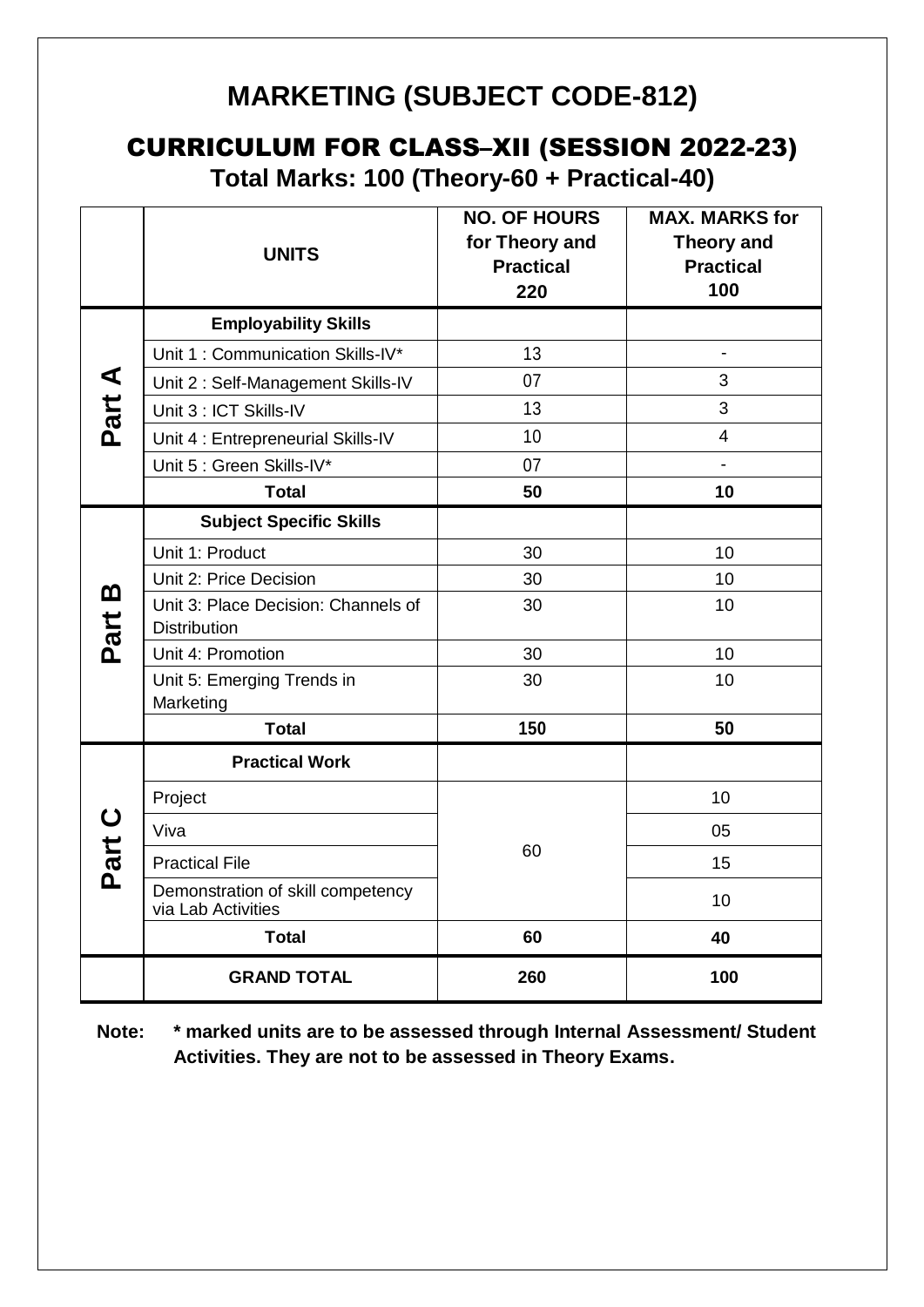#### **DETAILED CURRICULUM/TOPICS:**

#### **Part-A: EMPLOYABILITY SKILLS**

| <b>S. No.</b> | <b>Units</b>                                               | <b>Duration in Hours</b> |
|---------------|------------------------------------------------------------|--------------------------|
| 1.            | Unit 1: Communication Skills-IV*                           | 13                       |
| 2.            | Unit 2: Self-management Skills-IV                          | 07                       |
| 3.            | Unit 3: Information and Communication Technology Skills-IV | 13                       |
| 4.            | Unit 4: Entrepreneurial Skills-IV                          | 10                       |
| 5.            | Unit 5: Green Skills-IV*                                   | 07                       |
|               | <b>TOTAL DURATION</b>                                      | 50                       |

#### **Note: \* marked units are to be assessed through Internal Assessment/ Student Activities. They are not to be assessed in Theory Exams.**

**Detailed Curriculum/ Topics to be covered under Part A: Employability Skills can be downloaded from CBSE website**.

#### **Part-B – SUBJECT SPECIFIC SKILLS**

| <b>S. No.</b> | <b>Units</b>                                     | <b>Duration in Hours</b> |
|---------------|--------------------------------------------------|--------------------------|
| 1.            | Unit 1: Product                                  | 30                       |
| 2.            | Unit 2: Price Decision                           | 30                       |
| 3.            | Unit 3: Place Decision: Channels of Distribution | 30                       |
| 4.            | Unit 4: Promotion                                | 30                       |
| 5.            | Unit 5: Emerging Trends in Marketing             | 30                       |
|               | <b>TOTAL DURATION</b>                            | 150                      |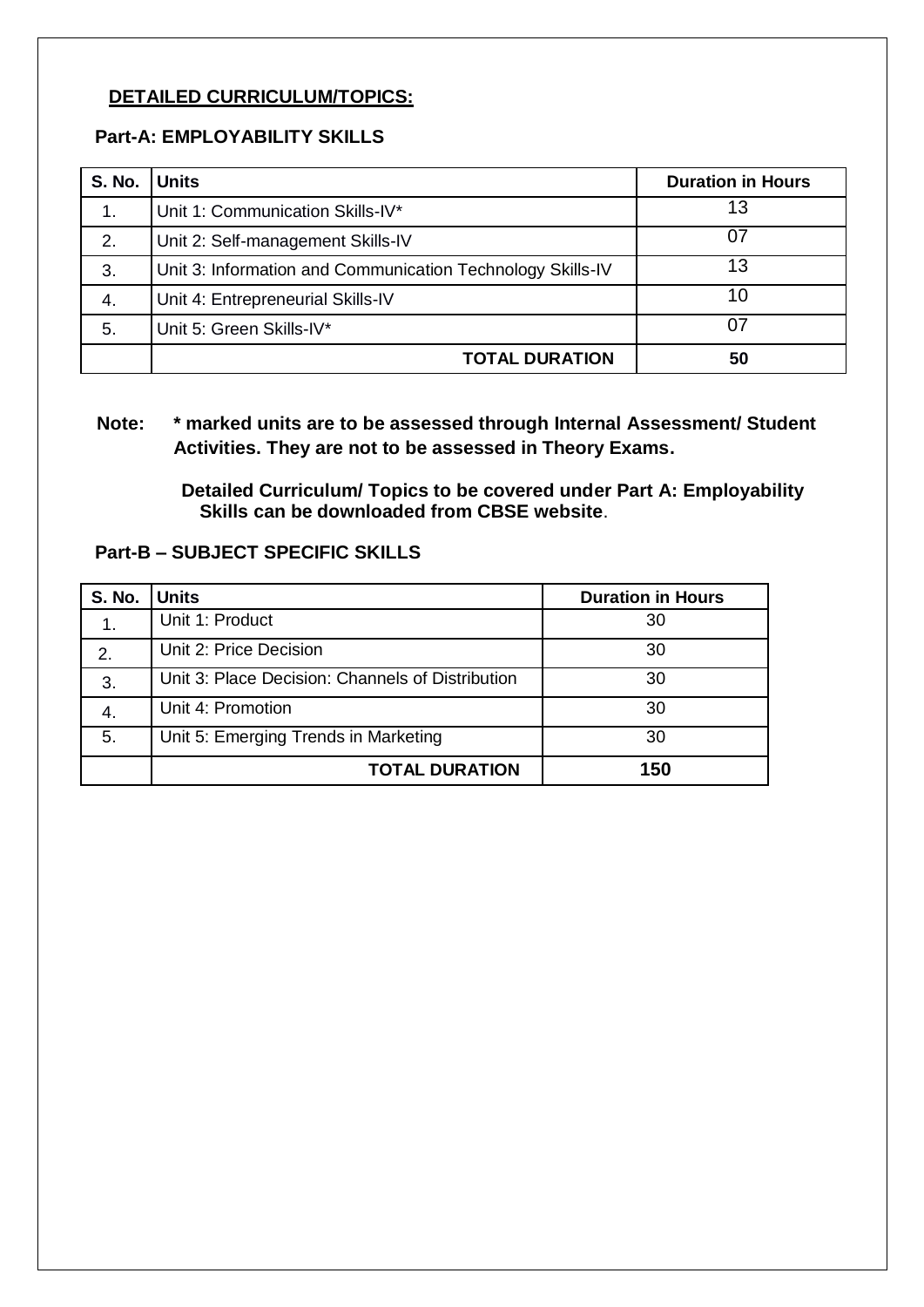| <b>UNIT</b>         | <b>SESSION/TOPIC</b>                                                                                                    | <b>ACTIVITY/PRACTICAL</b>                                                                                                                                                                                                                                                                                                                                            |  |
|---------------------|-------------------------------------------------------------------------------------------------------------------------|----------------------------------------------------------------------------------------------------------------------------------------------------------------------------------------------------------------------------------------------------------------------------------------------------------------------------------------------------------------------|--|
| 1. PRODUCT          | <b>PRODUCT LIFE CYCLE</b><br><b>PACKAGING</b>                                                                           | 1. While developing a product in<br>practical students will<br>understand the different<br>stages of PLC.<br>2. Prepare a list of<br>products (own an existing<br>product) to compare and<br>observe how they have<br>moved through different<br>stages of PLC.<br>3. To develop a package of any<br>FMCG to understand the<br>importance and levels of<br>packaging |  |
| 2. PRICE            | <b>OBJECTIVES OF PRICING</b><br><b>DIFFERENTIAL PRICING</b>                                                             | An activity to understand the<br>objectives of pricing.<br>Taking today's example students<br>will compare the price and                                                                                                                                                                                                                                             |  |
|                     | <b>SKIMMING PRICING</b>                                                                                                 | availability of masks, sanitizers<br>etc. on and after 24th MARCH<br>2020 till date<br>Why is the price of three layer<br>masks prescribed by doctors is<br>available for more than 100rs?<br>However market is flooded with<br>masks @ of 10rs each                                                                                                                 |  |
| 3. PLACE            | <b>FUNCTIONS PERFORMED BY</b><br><b>CHANNELS OF DISTRIBUTION</b>                                                        | Students will be divided in<br>group/(s) 1st group performing<br>transactional functions other<br>logistical functions and other<br>providing facilitating functions                                                                                                                                                                                                 |  |
| <b>4. PROMOTION</b> | <b>ADVANTAGES AND LIMITATIONS</b><br>OF YELLOW PAGES, MOBILES AND<br><b>TELEPHONES AND CINEMA</b><br><b>ADVERTISING</b> | A comparative table to be made<br>by the students to analyse why<br>they dislike tele-marketing as a<br>consumer on one hand and on<br>the other hand if they are the<br>sellers what advantages will be<br>reaped by them?                                                                                                                                          |  |
|                     | (TOPIC)- Modes of<br><b>Advertisement</b>                                                                               | Activity -<br><b>Brochures- Brochures</b><br>can contain a great deal<br>of information.*<br><b>Direct mail -</b><br><b>Customized eMail sent</b><br>directly to suit their<br>nature and needs. *<br><b>E-mail messages -- E-</b><br>mail vs. voice mail.) *                                                                                                        |  |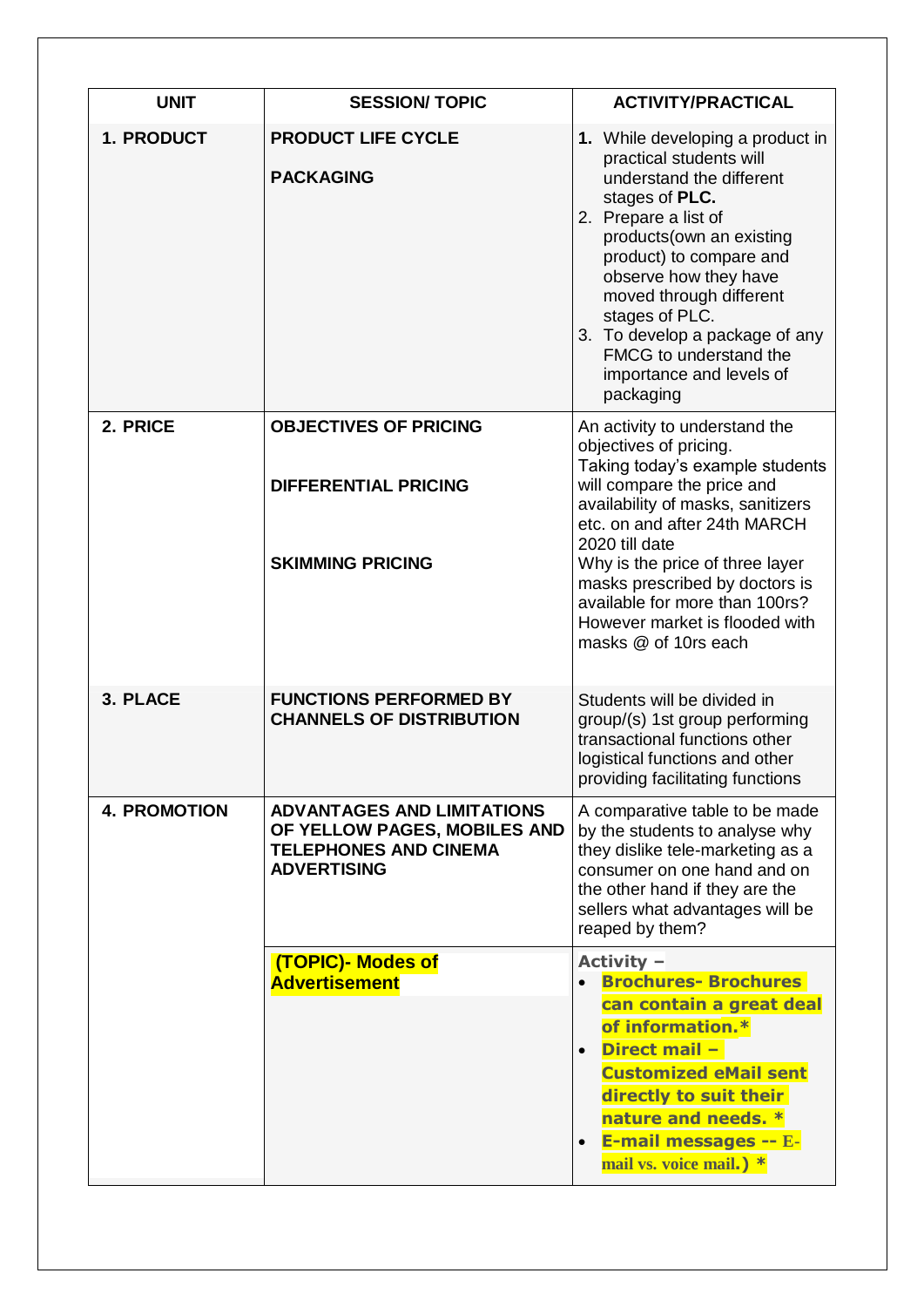| <b>UNIT</b>                                                | <b>SESSION/TOPIC</b> | <b>ACTIVITY/PRACTICAL</b>                                                                                                                                                                                                                                                                                                                                                                                                                                                                                                                                                                                                                                                                                                                                                                                          |  |
|------------------------------------------------------------|----------------------|--------------------------------------------------------------------------------------------------------------------------------------------------------------------------------------------------------------------------------------------------------------------------------------------------------------------------------------------------------------------------------------------------------------------------------------------------------------------------------------------------------------------------------------------------------------------------------------------------------------------------------------------------------------------------------------------------------------------------------------------------------------------------------------------------------------------|--|
|                                                            |                      | <b>Magazines -- Magazines</b><br>ads Newsletters -- This<br>can be powerful means<br>to conveying the nature<br>of your organization and<br>its services. *<br>• Radio announcements --<br>A major advantage of<br>radio ads is they are<br>usually cheaper than<br>television ads, and many<br>people still listen to the<br>radioTelemarketing --<br>The use of<br>telemarketing is on the<br>rise. (See Telemarketing.)<br><b>Television ads -- Many</b><br>people don't even<br>consider television ads<br>because of the<br>impression that the ads<br>are very expensive. *<br><b>Web pages -- You</b><br>probably would not have<br>seen this means of<br>advertising on a list of<br>advertising methods.) *<br><b>Yellow Pages -- The</b><br><b>Yellow Pages can be</b><br>very effective<br>advertising* |  |
| <b>5. EMERGING</b><br><b>TRENDS IN</b><br><b>MARKETING</b> | <b>SESSION 2</b>     | A PPT will be made by students<br>showing online and social media<br>marketing meaning, advantages<br>and disadvantages when they<br>are going to spread an<br>awareness of their own<br>developed product in their<br>market.                                                                                                                                                                                                                                                                                                                                                                                                                                                                                                                                                                                     |  |

## **Note: \* marked units are to be assessed through Internal Assessment/ Student Activities. They are not to be assessed in Theory Exams.**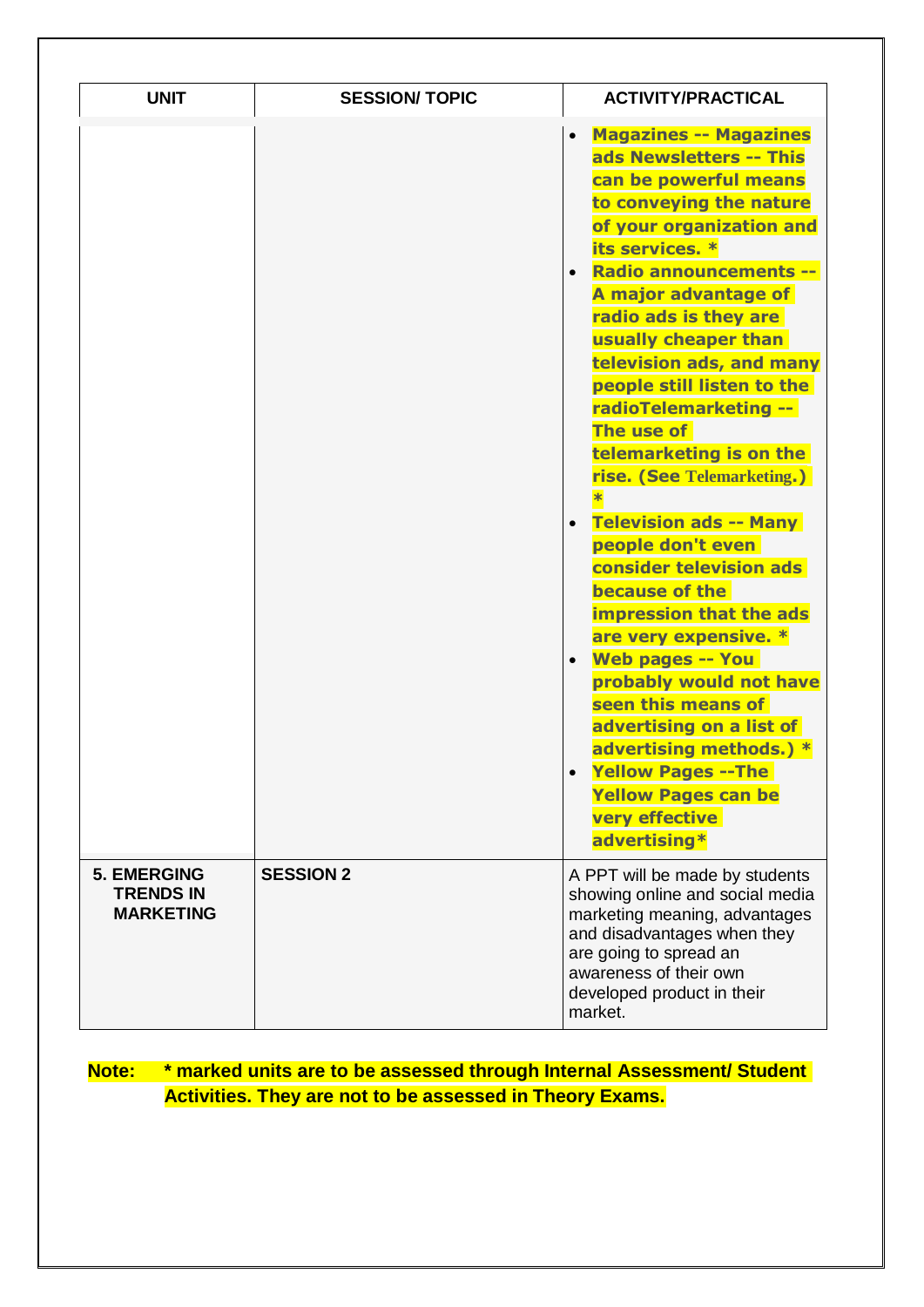#### **PRACTICAL GUIDELINES FOR CLASS XI**

#### **Assessment of performance:**

The two internal examiners, assigned for the conduct and assessment of Practical Examinations each in **Senior Secondary School Curriculum (Under NSQF).** Question for the viva examinations should be conducted by both the examiners. Question to be more of General nature, project work or the curriculum. Investigatory Project especially those that show considerable amount of effort and originality, on the part of the student, should get suitable high marks, while project of a routine or stereotyped nature should only receive MEDIOCRE marks.

#### **Procedure for Record of Marks in the Practical answer-books:**

The examiner will indicate separately marks of practical examination on the title page of the answer-books under the following heads:-

#### **Project -10 marks**

Projects for the final practical is given below .Student may be assigned

#### **Viva based on Project -05 marks**

The teacher conducting the final practical examination may ask verbal questions related to the project, if any, done by the student. Alternatively, if no project has been assigned to the students, viva may be based on questions of practical nature from the field of subject as per the Curriculum

#### **Practical File -15 Marks**

Students to make a power point presentation / assignment / practical file / report. Instructor shall assign them any outlet to study the elements in retailing.

Suggested list of Practical –

- 1. Prepare a practical file by collecting print advertisements and analysing the message conveyed in marketing of goods, services people, ideas, experience, events, places, properties, organisations and information. Suggest an alternative mode of communication to the firm and create an advertisement for the same.
- 2. Visit in a group to different marketing organisations in your locality (distributors, wholesalers, retailers). Make a detailed project report to find the marketing activities of each of them respectively. Also identify different activities followed in selling and marketing.
- 3. Prepare a project report on macro environmental scanning of a firm or an industry of your choice.
- 4. Identify a firm of your choice and prepare a detailed file on its micro environment.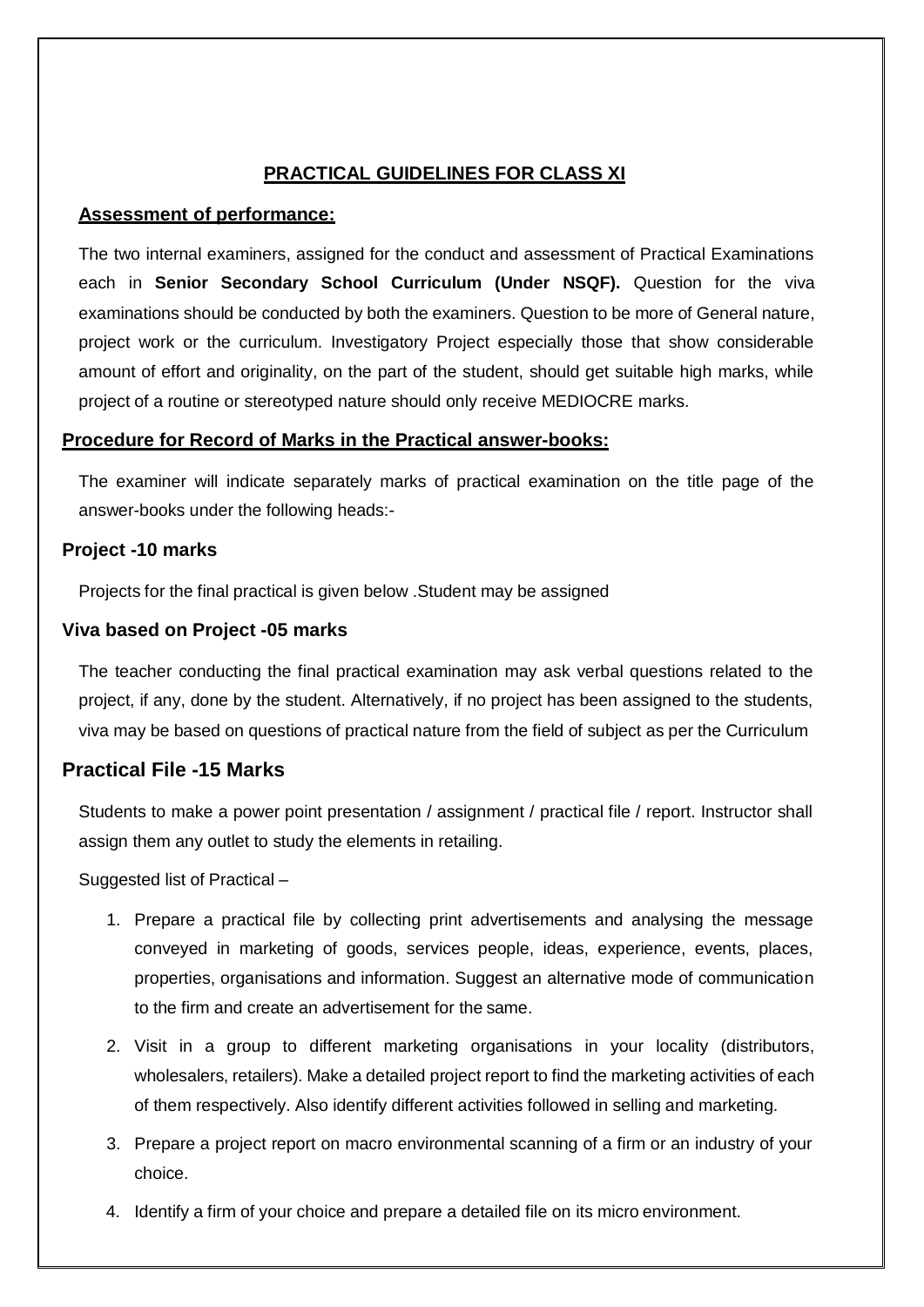- 5. Prepare a project report by visiting your nearby market and find how many atta (or pen) brands are available? Which brand is targeting which segment of the market and why? Also discuss targeting and positioning strategy of the brand. Suggest alternative strategies and justify.
- 6. Prepare a detailed report of the marketing mix of a prominent consumer good and a service provider, for its multiple brands.
- 7. Interview your friends, parents, relatives for a recent purchase made by them. Prepare a detailed project report on the same
- 8. In today's context, take example of at least 10 industries working in different sectors for their ETOP profit.
	- How the price crude oil and politics play a role in the establishment and survival of own industry.

#### **Selling Vs. Marketing:**

- Why is selling a part of marketing?
- Suggest with suitable example of different companies with their brands.
- How is the marketing concept applied in those different companies.
- Compare the concept of selling with marketing.

Concept/ Philosophies of Marketing

- Collection of name of different companies with their product.
- Classify their products and identify the marketing concept/ Philosophy used by the company to be in the market.

#### **Demonstration of skill competency in Lab Activities -10 marks**

#### **Guidelines for Project Preparation:**

The final project work should encompass chapters on:

- a) Introduction,
- b) Identification of core and advance issues,
- c) Learning and understanding and
- d) Observation during the project period.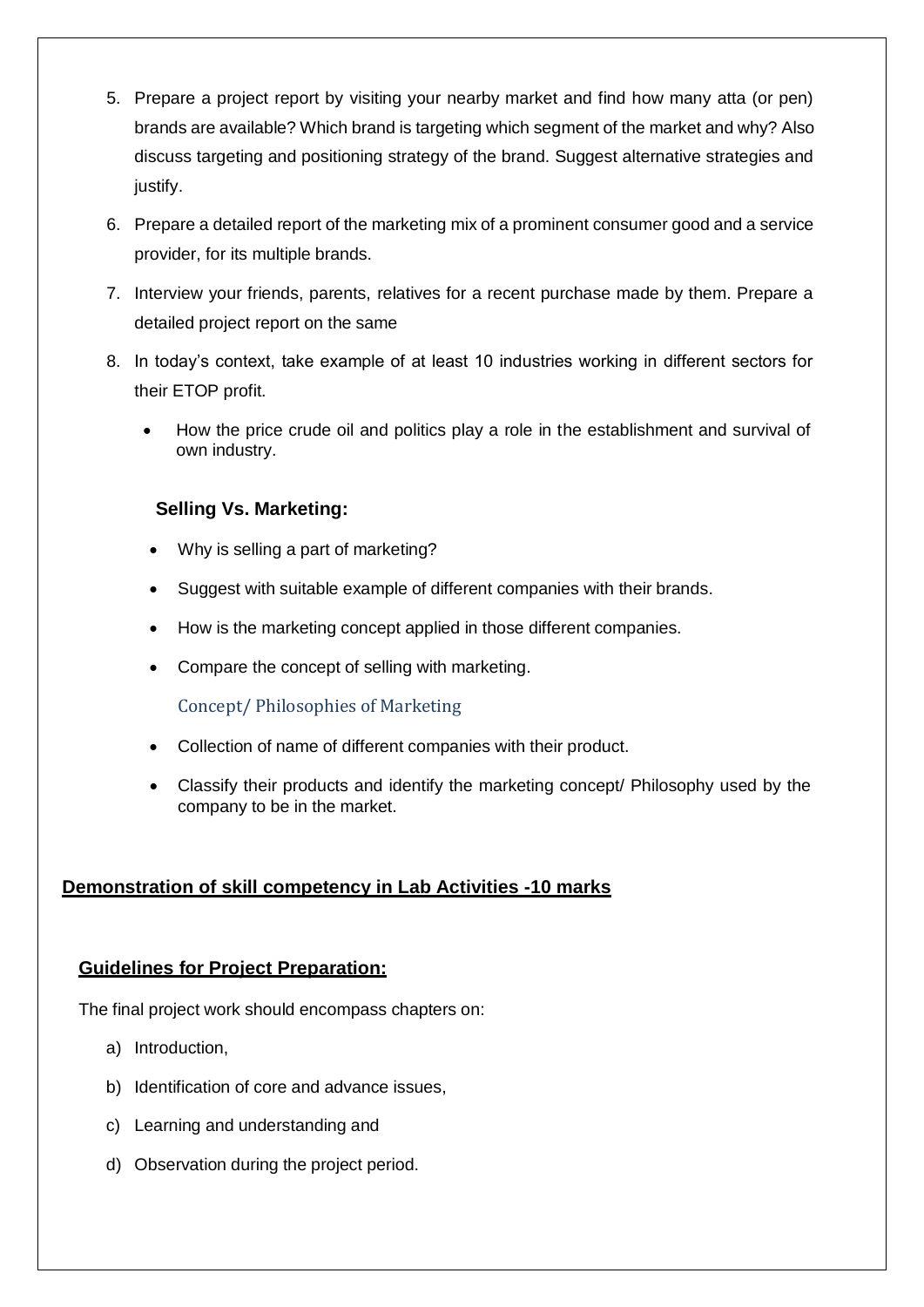## **PRACTICAL GUIDELINES FOR CLASS XII**

### **Assessment of performance:**

The two internal examiners, assigned for the conduct and assessment of Practical Examinations each in **Senior Secondary School Curriculum (Under NSQF).** Question for the viva examinations should be conducted by internal as well as external examiner. Question to be more of General nature, project work or the curriculum. Investigatory Project especially those that show considerable amount of effort and originality, on the part of the student, should get suitable high marks, while project of a routine or stereotyped nature should only receive MEDIOCRE marks.

#### **Procedure for Record of Marks in the Practical answer-books:**

The examiner will indicate separately marks of practical examination on the title page of the answer-books under the following heads:-

#### **Project -10 marks**

Projects for the final practical is given below .Student may be assigned

#### **Viva based on Project -05 marks**

The teacher conducting the final practical examination may ask verbal questions related to the project, if any, done by the student. Alternatively, if no project has been assigned to the students, viva may be based on questions of practical nature from the field of subject as per the Curriculum

#### **Practical File -15 Marks**

Students to make a power point presentation / assignment / practical file / report. Instructor shall assign them any outlet to study the elements in retailing.

Suggested list of Practical –

- 1. Create a detailed practical file highlighting the movement of few (8-10) products through different stages of product life cycle.
- 2. Collect various (20-25) packages for fast moving consumer goods. Create a practical file demonstrating packaging and labeling strategies adopted by various firms.
- 3. Create a project report on pricing policy adoption by different manufacturing and service firms.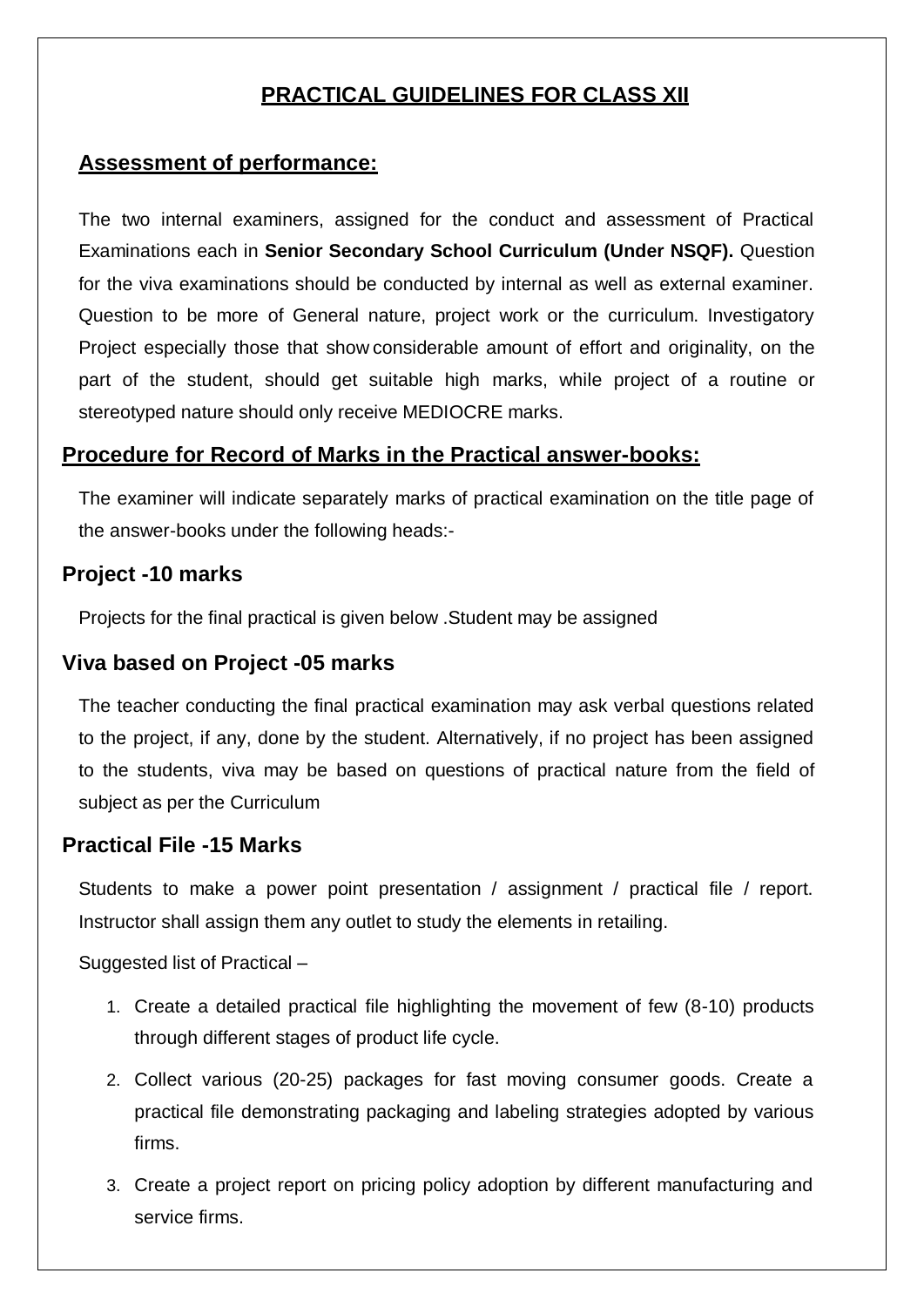- 4. Create a project by visiting different marketing organisations in your locality (retailers, wholesalers, distributor etc.). Take 5 products of your choice and find out which type of channel was involved before it reaches your hand. Also discuss functions of various intermediaries.
- 5. Create a project on promotion mix practices followed by Indian firms.
- 6. Prepare a project report on emerging trends on marketing
- 7. Develop your own product.

| <b>TANGIBLE</b>                                                        | <b>INTANGIBLE</b> |
|------------------------------------------------------------------------|-------------------|
| Good                                                                   |                   |
| Name of your product                                                   |                   |
| Develop Brand for your product                                         |                   |
| Logo for us your product                                               |                   |
| Describe its components                                                |                   |
| Core product                                                           |                   |
| <b>Associated feature</b>                                              |                   |
| Label for your product                                                 |                   |
| Packaging for your product                                             |                   |
| With front Labeling                                                    |                   |
| With side Labeling                                                     |                   |
| With back Labeling                                                     |                   |
| Levels of Packaging                                                    |                   |
| Modes of Transportation                                                |                   |
| Classify it<br>Consumer<br>+ Industries<br><b>Features</b><br>Features |                   |
| Unique Characteristic, if any                                          |                   |
| In which Stage your product is? Why                                    |                   |
| Marketing Strategy adopted during this<br>stage and why?               |                   |
| Importance of Labeling in the current<br>content                       |                   |

- 8. Why is price the most crucial element of marketing mix?
- 9. Determination of price of any product. (Good or Service); Own OR already existing in the market